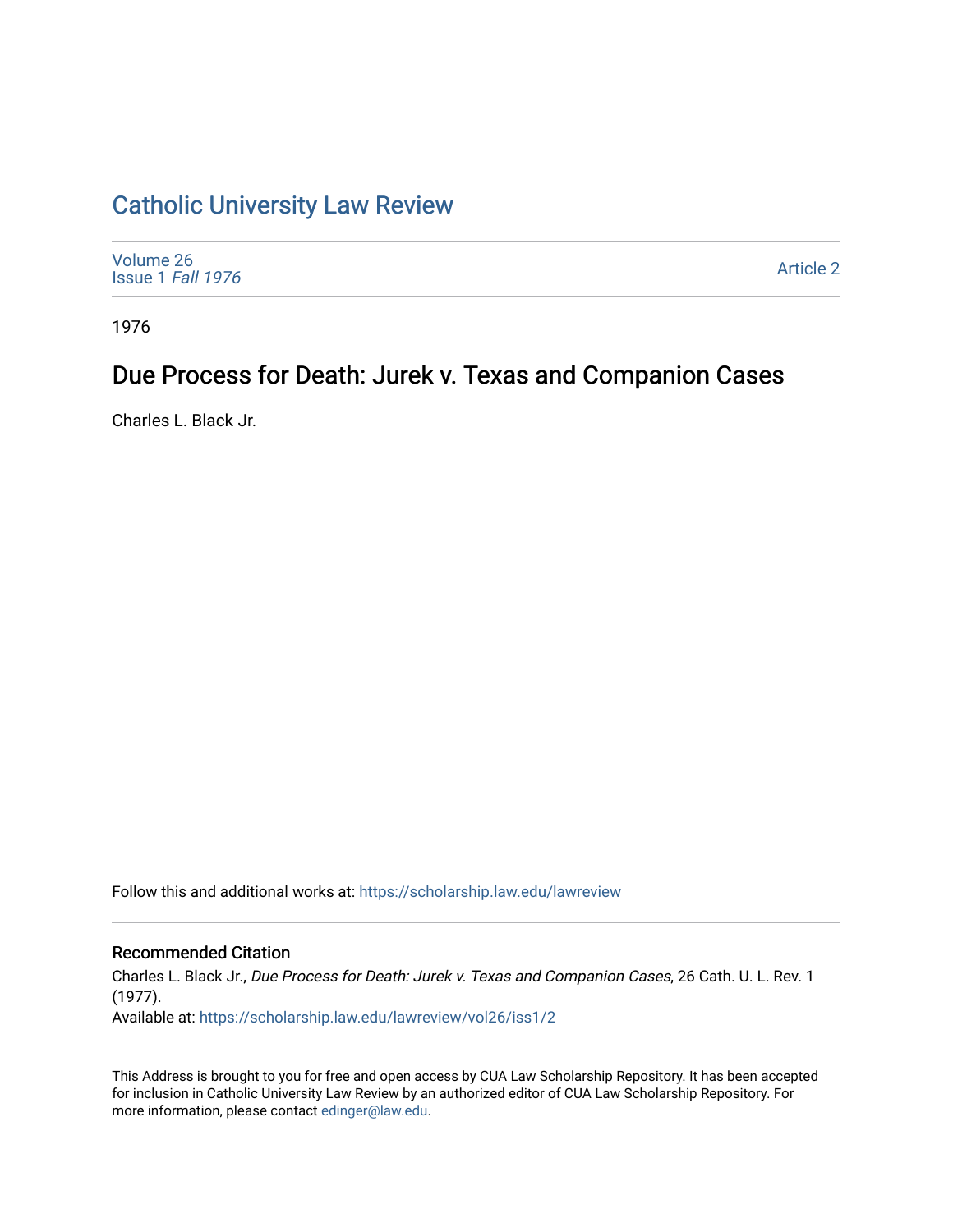### DUE PROCESS FOR DEATH: *JUREK v. TEXAS* AND COMPANION CASESt

#### *Charles L. Black, Jr.\**

On July 2d last, just two days less than two centuries since the United States of America sent its shining Declaration into the world, the Supreme Court declared itself on the matter of life and death.' After nearly 10 years, killing by law is to be resumed in the United States of America.

I oppose the penalty of death on many grounds, some rationally arguable and some not. Fully to argue those grounds which are arguable, and fairly to confess and to illustrate those sentiments which are not arguable, is not the work of this lecture. The Supreme Court has given us a much smaller subject to consider. Opinions in five cases, all decided on that same July 2d, give us the reasons for the Court's holding that infliction of death may be resumed under the statutes approved. I shall here say something of what I think about the sufficiency and coherency of these reasons, not travelling outside the opinions themselves.

For background, we need go no further than *Furman v. Georgia,2* decided in 1972. I will compress an oft-told tale. Looking over the five opinions on the prevailing side in *Furman,* the fair view would have to be that the minimal ground, on which all five could probably agree, lay somewhere in the area of the mode of administration of the death penalty, and that this defect in administration lay in the arbitrariness, the lack of what I may clumsily call rule-boundedness, of the choice, amongst all eligible defendants, of those who were to die.

t" Copyright **D** Charles L. Black, Jr., 1977. This article was delivered as the Twelfth Annual Pope John XXIII Lecture on October 22, 1976, at the Catholic University of America. The text remains substantially as delivered.

<sup>\*</sup> Sterling Professor of Law, Yale University. B.A., 1935, M.A., 1938, University of Texas; LL.B., 1943, Yale Law School. Professor Black is grateful for research assistance and helpful suggestions to Seth Waxman, Yale Law School Class of 1977. Mr. Waxman, of course, has no responsibility for any of the views expressed in the lecture.

<sup>1.</sup> Roberts v. Louisiana, 96 **S.** Ct. 3001 (1976); Woodson v. North Carolina, 96 S. Ct. 2978 (1976); Profitt v. Florida, 96 **S.** Ct. 2960 (1976); Jurek v. Texas, 96 **S.** Ct. 2950 (1976); Gregg v. Georgia, 96 **S.** Ct. 2909 (1976).

<sup>2. 408</sup> U.S. 238 (1972).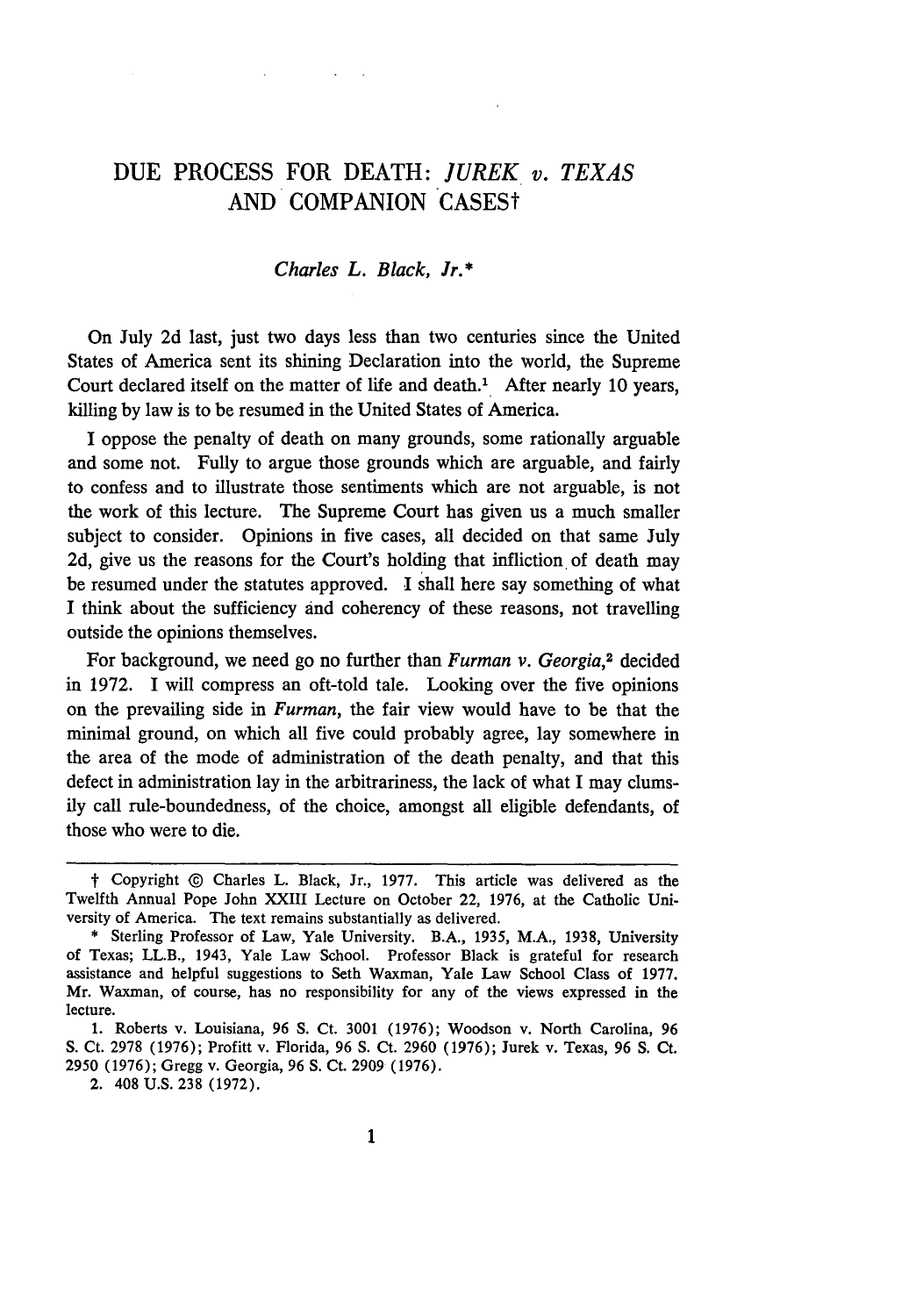So the matter was seen, in any case, **by** some two-thirds of the state legislatures. New death penalty statutes were widely enacted. These fell into two broad categories—the guide-to-discretion category and the mandatorydeath category.

Five of these statutes came to the bar of the Court in its October **1975** Term, and these statutes, with the death sentences imposed under them, were the subjects of the five decisions of July **2d. All** three of the "rules for discretion" statutes were upheld.3 Both of the "mandatory" statutes were struck down. <sup>4</sup>

The "rules for discretion" cases were from Georgia, Texas, and Florida. Let us ask, then, what sort of system for guiding jury choice between life and death has been held to satisfy the Constitution of the United States.

For the answer, we must focus on *Jurek v. Texas."* I say this because the Texas statute seems to me to be so much worse than either the Georgia or the Florida statutes, bad as these are, that it, and not they, sets the constitutional outpost, as that outpost can now be known. Throughout, I shall concentrate on the Texas case, relating it to the others.

The Court has here pursued a rhetorically ingenious approach, but **I** wonder if it may not be a little misleading. The Georgia decision is first announced, and the plurality opinion (read **by** Mr. Justice Stewart, for himself and Justices Powell and Stevens) points with something almost like pride to what are seen as the "clear and objective standards"<sup>6</sup> of the Georgia statute, and especially to its provisions for appellate review of the death sentence, not only for "error" but for consistency with practice in other cases in the state, and even for absence of passion or prejudice.

The third judgment announced is in the Florida case. The plurality opinion here (delivered, for the same three Justices, **by** Mr. Justice Powell) stresses the similarity of the Florida to the Georgia statute in the particulars just mentioned.

In between these two statutes, which are at least elegantly structured, walks (or is supported as it stumbles) the Texas statute. Let us look at it very closely, and at the plurality opinion **(by** the same Justices) upholding it, for it, as **I** have said, states the now-known requirements of constitutional

**<sup>3.</sup>** Profitt v. Florida, **96 S.** Ct. **2960 (1976);** Jurek v. Texas, 96 **S.** Ct. **2950 (1976);** Gregg v. Georgia, **96 S.** Ct. **2909 (1976).**

<sup>4.</sup> Roberts v. Louisiana, **96 S.** Ct. **3001 (1976);** Woodson v. North Carolina, **96 S.** Ct. **2978 (1976).**

*<sup>5.</sup>* 96 **S.** Ct. **2950 (1976).**

**<sup>6. 96</sup> S.** Ct. at **2936,** citing with *approval* Coley v. State, **231** Ga. **829,** 834, 204 **S.E.2d 612,** 615 (1974).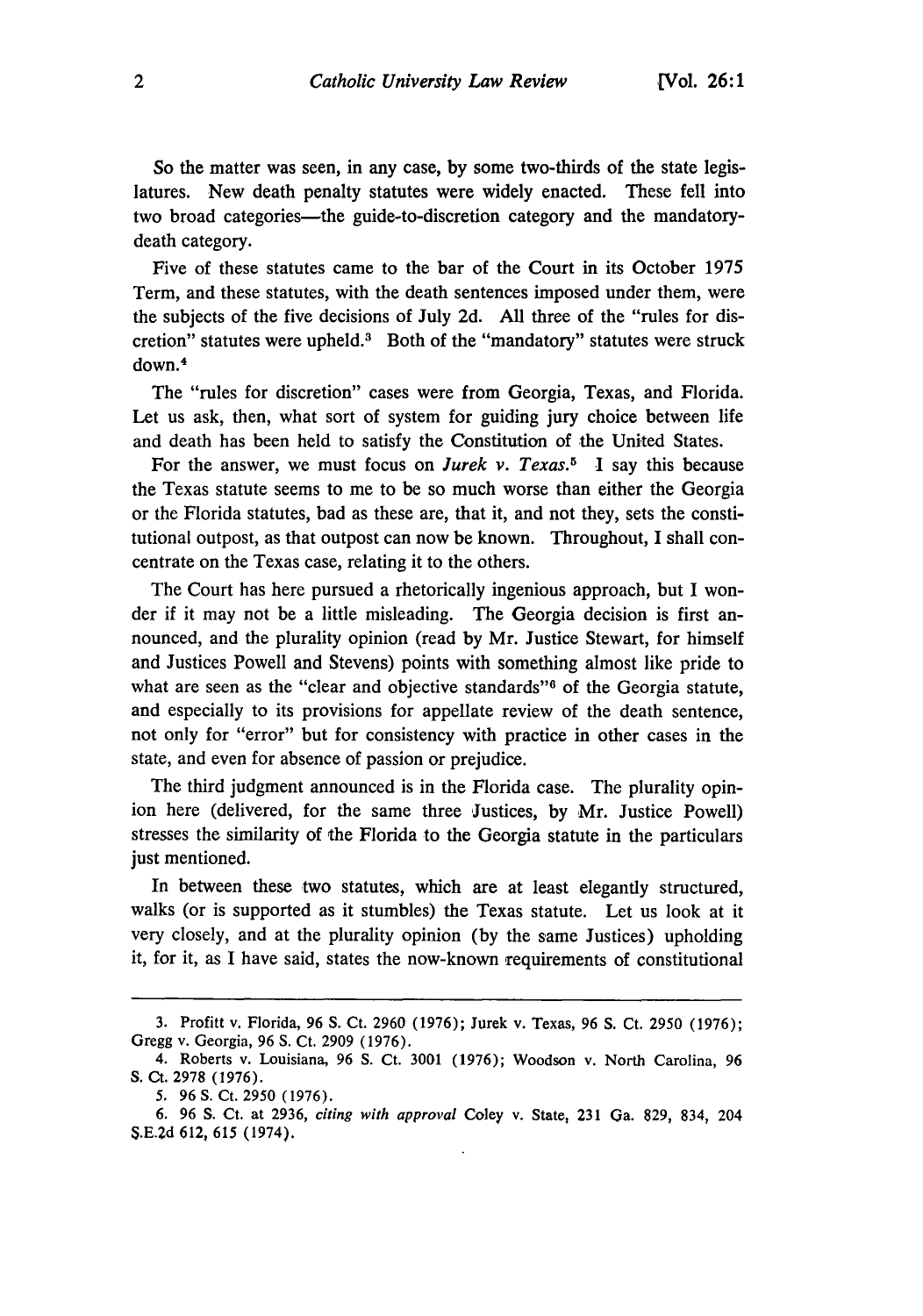law, as opposed to mere beaming approval from the high bench. Georgia and Florida can tomorrow repeal all the features the Court so admires in their statutes, and copy the Texas statute verbatim, and still be within the law as the Court has declared it.

The Texas sentencing statute occurs in a technical context newly weird and wonderful to me every time I look at it. Let me bridge it over by starting with the sentencing procedure, once a killing has been found to fall within one of the "capital" categories. The Court thus describes this:

In addition, Texas adopted a new capital-sentencing procedure. See Texas Code of Crim. Proc., Art. 37.071 (Supp. 1975-1976). That procedure requires the jury to answer three questions in a proceeding that takes place subsequent to the return of a verdict finding a person guilty of one of the above categories of murder. The questions the jury must answer are these:

"(1) whether the conduct of the defendant that caused the death of the deceased was committed deliberately and with the reasonable expectation that the death of the deceased or another would result;

"(2) whether there is a probability that the defendant would commit criminal acts of violence that would constitute a continuing threat to society; and

"(3) if raised by the evidence, whether the conduct of the defendant in killing the deceased was unreasonable in response to the provocation, if any, by the deceased." Texas Code Crim. Proc., Art. 37.071(b) (Supp. 1975-1976).

If the jury finds that the State has proved beyond a reasonable doubt that the answer to each of the three questions is yes, then the death sentence is imposed.<sup>7</sup>

Now this list will puzzle any law student who has had an elementary course in criminal law, because he will recognize Question 1 as inquiring about the actual or constructive intent to kill, without an affirmative finding on which nobody would have been convicted of first degree murder at all, and in Question 3 he will recognize an inquiry which in most cases must already have been answered by the jury, if raised by the evidence, in finding first degree murder rather than murder without malice or manslaughter. Inspection of the Texas statutes, with which I will not weary you, confirms these obvious points.8

**<sup>7. 96</sup> S.** Ct. at 2955.

<sup>8.</sup> TEX. PENAL **CODE** *§§* 19.02, 19.04 (effective Jan. 1, 1974). The predecessor statutes, not for the present purpose materially different, are VERNON'S **ANN.** PENAL CODE §§ 1256, 1257b, 1257c (1961).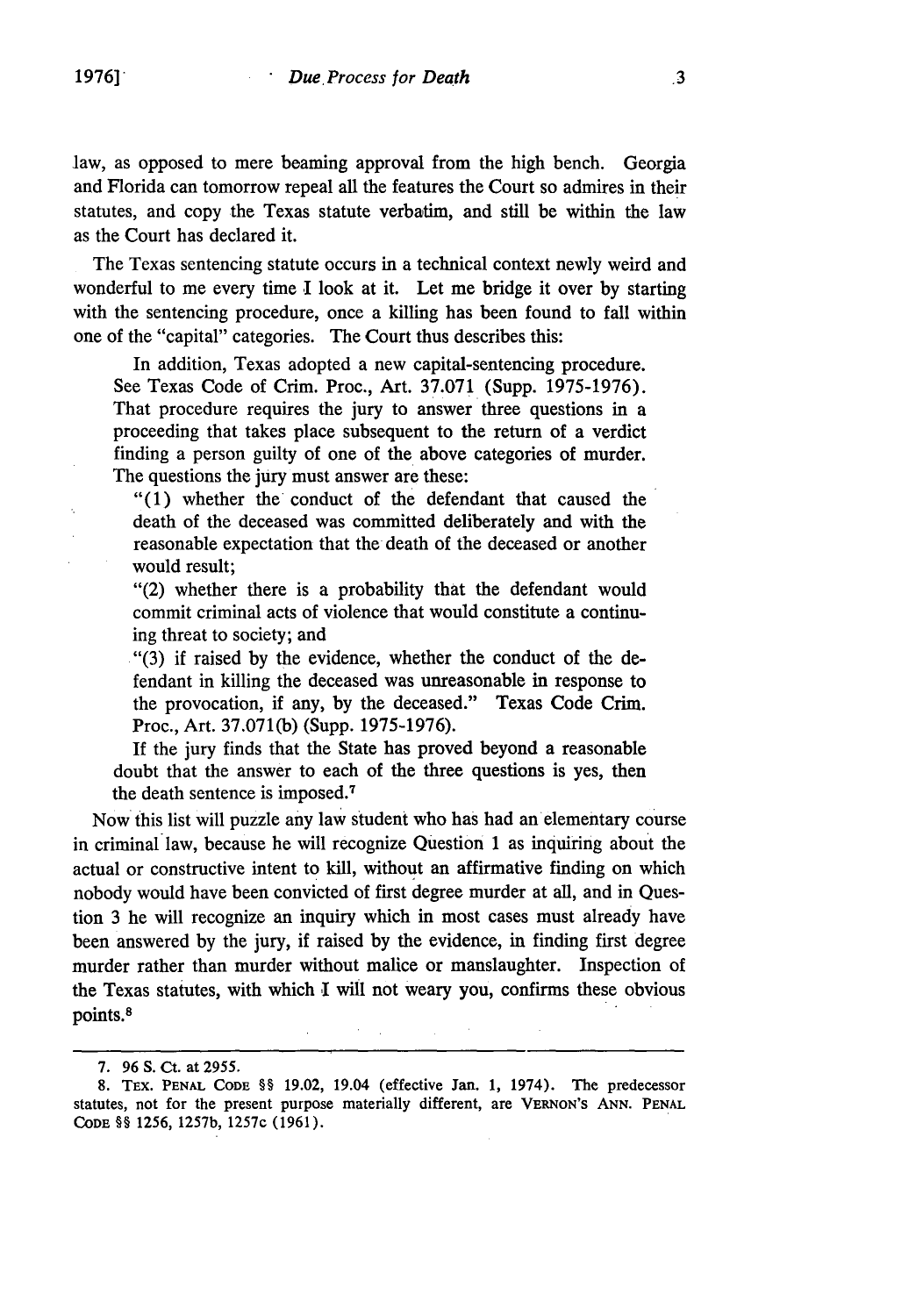**The** jury, therefore, is nearly always asked to make a "finding" on only one question not already answered. **If,** indeed, a jury answered "no" to either Question **1** or Question **3, I** should think the conviction of first degree murder, to which the sentencing procedure is a sequel, would in any civilized system of justice have to be set aside, on the ground that it was obviously reached through misapprehension.

The second question, then, is, at the very least, almost always going to be the only one on which the jury actually decides anything it has not already decided. It is the life-or-death question.

Remember that the jury must find "yes" beyond a reasonable doubt on this question before a death sentence may be imposed. Remember, too, that the defendant is in any case going to the penitentiary for life, and can, beyond any doubt, reasonable or otherwise, be denied parole and kept indoors if the state's own agency thinks him a threat to society at large. Thus, in this context, the jury is being asked, "Is it true beyond a reasonable doubt that there is a probability that this defendant would commit criminal acts of violence that would constitute a continuing threat to society, while he is confined in the penitentiary, or years later, when he is released on parole-which need not happen if he has been seriously violent in the penitentiary or shown any threatening signs while there?"

I have said during this last year, before July 2d, that I did not see how any lawyer could at any time have upheld such a statute as against a due process objection. I should have thought that Mr. Justice McReynolds would have struck it down in 1925. Why have I been saying this? Let me particularize-for that which has seemed to me so obvious must now be searchingly, even tediously, examined.

(1) The concept of the existence of a "probability" "beyond a reasonable doubt" is and can be only puzzling-even mind-boggling-to a jury or to anybody. In strict mathematical terms, and in dealing with a subject strictly amenable to mathematical treatment, it is of course possible to assert that there "is a probability" not only "beyond a reasonable doubt" but to a certainty. But non-mathematicians neither use language nor think in such a way. The terms "probability" and "beyond a reasonable doubt" are repugnant and at war with one another in the common speech in which juries, like all of us, talk and think.

(2) The word "probability" is itself triply ambiguous, and vague in at least two of its possible senses. In the mathematical usage I have just cited, it means one thing-any chance, however small. There is, beyond any doubt, a probability that each of 100 successively tossed coins will come up heads—a probability, namely, of one in  $2^{100}$ —and this has no necessary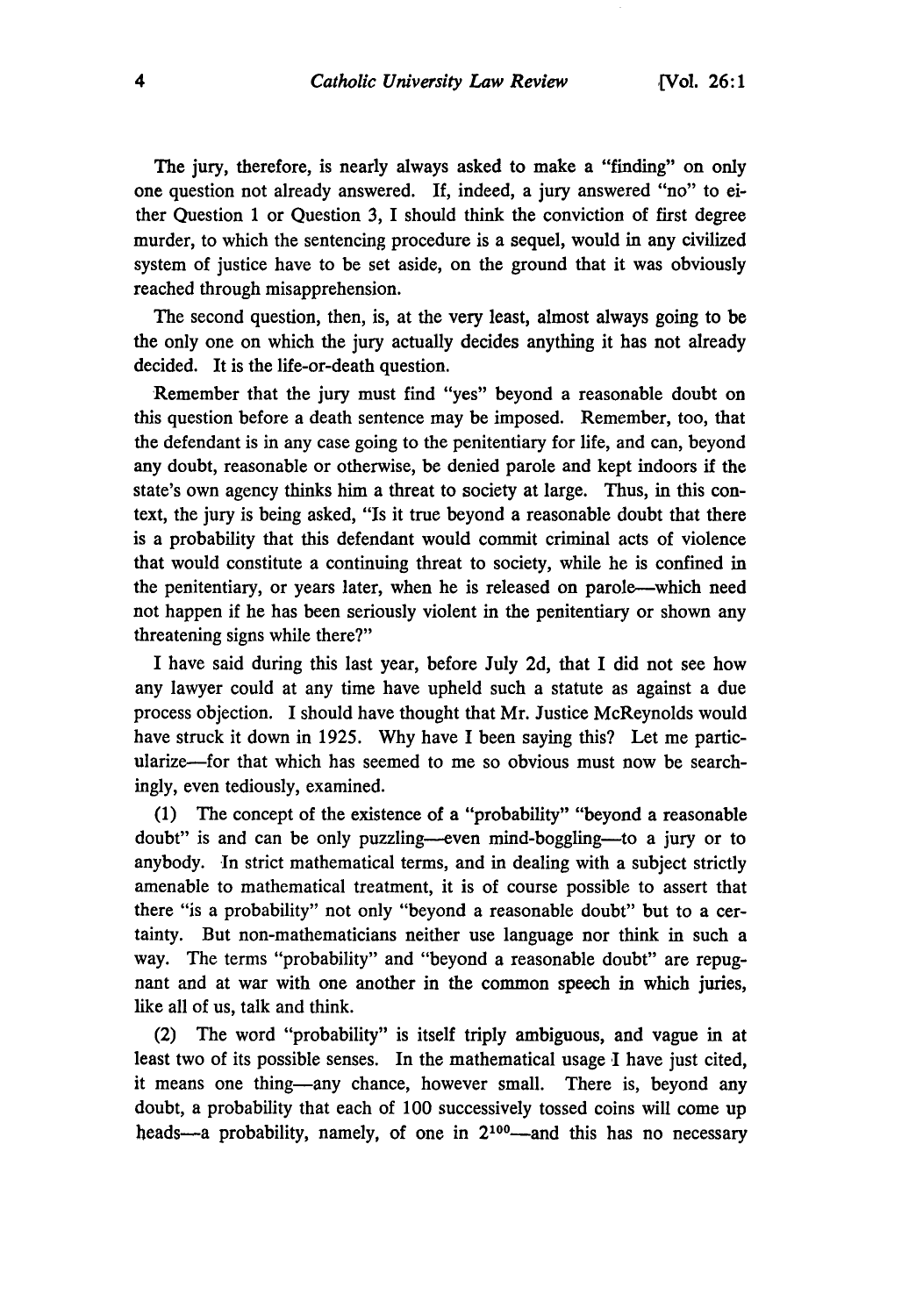connection, by the way, with what will happen when you toss, for it is, to the mathematician, quite irrelevant that you may actually toss either far more or far less than **2100** sequences of 100 before all of one sequence are heads. All this may seem very technical. But if you think that in laymen's usage the word "probability" cannot sometimes mean "small probability," listen to the next weather forecast on television.

Quite another usage would define "probability" as "more than a 50 percent likelihood of occurrence." This may be a more widely diffused usage. But then, what does it mean to predicate, of a presently existing person, that it is beyond a reasonable doubt more than 50 percent likely that under radically altered circumstances he will do certain unlawful things? Does anybody think that you, or I, or a jury of 12 good persons and true, can otherwise than arbitrarily make that fine-grained a prediction? What technique of prediction is being referred to? Does anybody think that a jury understands the words this way unambiguously-or has any reason to?

Finally, though I doubt the commonness and even the correctness of this usage, "probability" may, and perhaps sometimes does, mean "high probability"-converging on a prediction "beyond a reasonable doubt" as a limit. If that is what is meant, then the term "probability" is wholly or partially shortcircuited and the jury is asked to do something close-just how close we know not-to finding that the defendant will "beyond a reasonable doubt" do these things. But there are two things wrong with this. First, the jury is not told this. Second, there very surely exists no science of predicting human behavior which can reliably make such a prediction as to human beings "beyond a reasonable doubt." Any group of, say, nine mature persons ought to know that, even if this question were asked clearly, as it is not, no jury really can predict "beyond a reasonable doubt" that X will cut up rough in the penitentiary.

(3) "Criminal acts of violence that would constitute a continuing threat to society" is a phrase composed of hopelessly vague terms. "Criminal" as a blow with the fist is criminal? "Violent" as such a blow is violent? A "threat" of what? "To society" in what sense, since the person is to be in prison, under whatever restraints the state finds necessary, and need not be released until the state is satisfied, to whatever degree it desires to be satisfied, that he is not a threat to society? If you think all this farfetched, then what do you do about the fact that this same plurality pointed with unequivocal approval, on this same July 2d, to the fact that the Georgia court had held "impermissibly vague" the phrase "substantial history of serious assaultive criminal convictions?"<sup>9</sup>

<sup>9. 96</sup> S. Ct. at 2939, *citing* Arnold v. State, 236 Ga. 534, 540, 224 S.E.2d 386, 391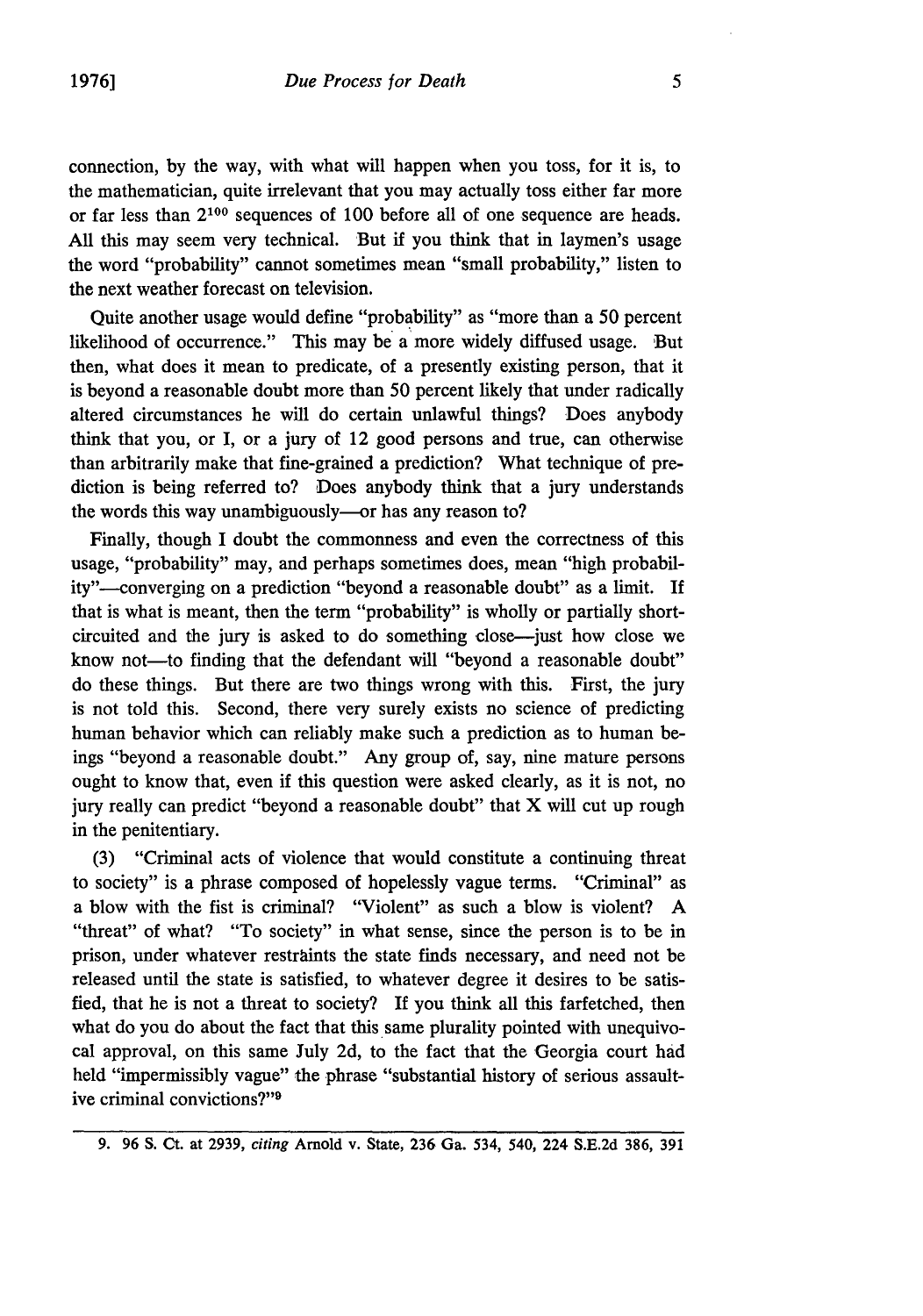I have been dissecting this statute verbally with the aim, I suppose, of giving some scientific precision to its plain shabbiness, to its self-speaking insufficiency as law. A year ago, I would have thought that unnecessary. I would have thought that the trained intuition of any seasoned lawyer would recognize at once, in this grimly silly statute, something far beyond serious consideration—much as one can tell that a batter has struck out without calculating the number of nitrogen molecules between the bat and the ball. But I do not think I have made a point amiss; I think I have partly shown why, as ought to be obvious without all this, a jury must either resolve all these verbal puzzles for itself, without sufficient grounds for the resolution chosen, or else proceed in puzzlement to its own standardless decision--- or do a bit of both.

What does the plurality opinion do with all this? Well, nothing. The staggering fact is that this plurality opinion, having clearly stated that defendant's counsel had argued that Question 2 was "so vague as to be meaningless," then embarks upon and finishes a paragraph which says nothing, absolutely nothing, about this contention.<sup>10</sup> It vanishes from sight. Read if you doubt, as well you might.

This is the way not of reason but of fiat-the fiat of silence. I make bold to say that this way was chosen because there is not and cannot be any satisfactory answer as to the vagueness of this Texas statute. If it is to be upheld, the difficulties about its vagueness must be ignored, not discussed at all, and that is the path, I truly regret having to say, that the plurality opinion in *Jurek* selects. If reason, opened to public scrutiny, is the soul of law, and if the decision for death is the most solemn decision law can make, then I am right in thinking that this paragraph records one of the most disturbing and sorrowful moments in the long history of American constitutional judgment. Lest there be any question of inadvertence, let me add that the vagueness problem, far from being a mere off-spark of the fevered professorial brain, was earnestly and most ably presented by the two judges on the Texas Court of Criminal Appeals who dissented from the affirmance of the death penalty in *Jurek* when the case was in that court.<sup>11</sup> The Supreme Court plurality opinion does not even mention the existence of these dissents. They should, nevertheless, be read with care by anybody who thinks this vague-

<sup>(1976).</sup> This citation, in context, is by way (it seems) of removing what would else be a possible obstacle to the Georgia affirmance. How is it thinkable, then, that the problem in Texas Question 2 is not even worth mention, particularly since, in *Jurek v. Texas,* the "yes" answer to Question 2 was an indispensable step in the path to death, while the corresponding question was not directly raised in *Gregg?*

<sup>10.</sup> Jurek v. Texas, 96 S. Ct. 2950, 2957-58 (1976).

<sup>11.</sup> Jurek v. State, 522 S.W.2d 934, 943, 946 (Tex. Crim. App. 1975) (Roberts, J., joined by Odom, J., dissenting).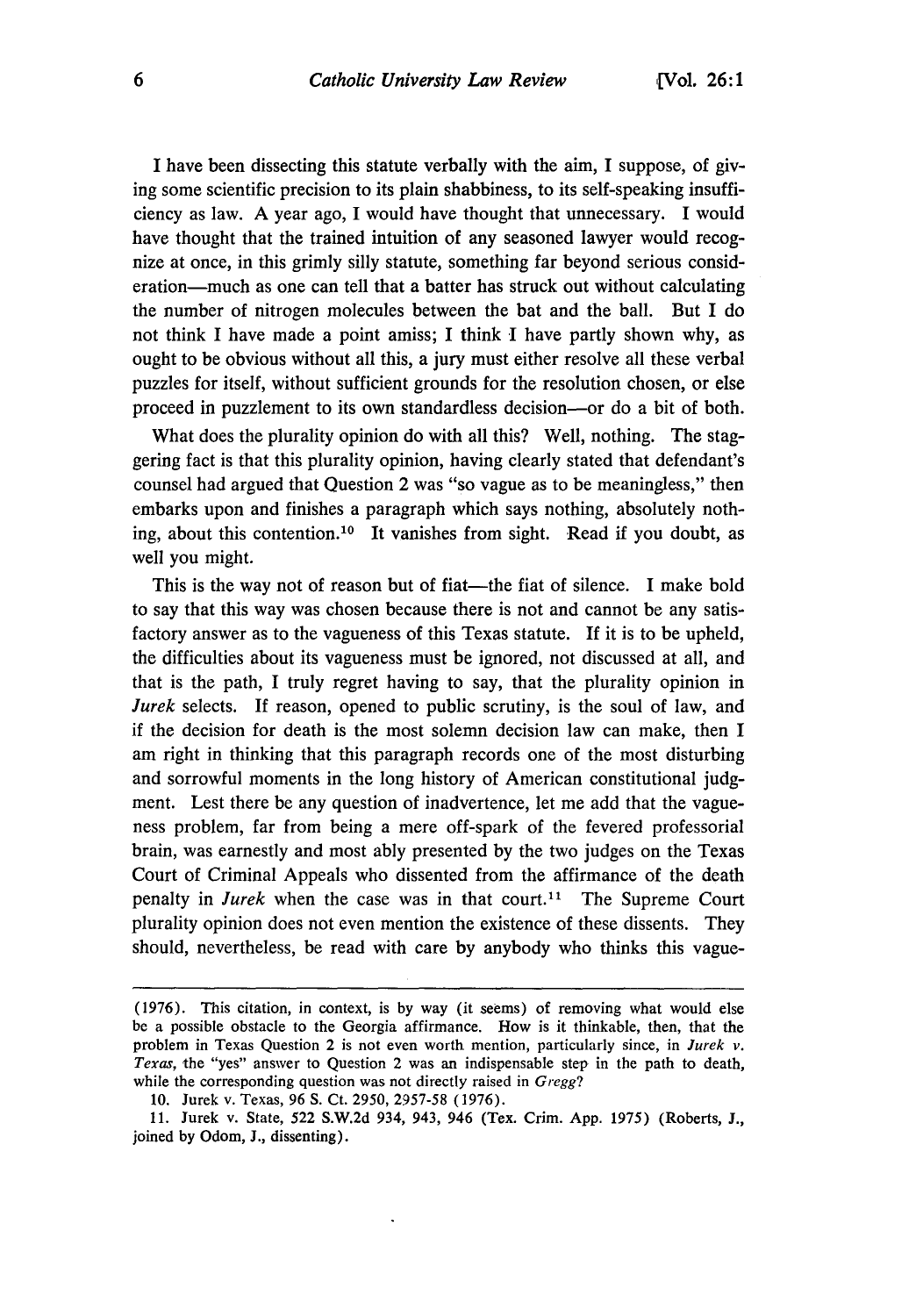ness question was insubstantial enough to be waved away without so much as a word of answer.

(Franz Kafka might have imagined, though here it is the solemn truth, that Mr. Justice White, in his concurring opinion, joined by the Chief Justice and Justice Rehnquist, says of the vagueness objection, "I agree with the plurality that the issues posed in the sentencing procedure have a common sense core of meaning and that criminal juries should be capable of understanding them."<sup>12</sup> The plurality opinion says nothing to which this *oratio obliqua* could refer. I feel some comment should be made about this, but I cannot devise any that seems condign.)

Having alluded separately to the defendant's vagueness contention and to his contention that "it is impossible to predict future behavior," the plurality opinion addresses itself only to the latter contention;<sup>13</sup> this is how the vagueness problem was made to get lost. The "prediction" contention is answered by pointing, with examples, to the fact that predictions of behavior are and must be made elsewhere in the criminal justice system. The examples chosen (and I hope we can assume that on a matter of this deadly seriousness they are not lightly chosen) are admission to bail, determination of the kind and duration of punishment other than death, and admission to parole. In pointing to these three areas, the plurality opinion is pointing to three disaster areas in law as it stands. Who is satisfied with the law's performance in any of these fields? Does this performance justify the conclusion that prediction of future behavior "beyond a reasonable doubt"—not a requirement in any of these three areas—really is feasible? But deeper than that, what has happened now to the uniqueness of the death penalty? Has this eternal uniqueness somehow vanished since Mr. Justice Stewart spoke of it, as of a thing well known, in  $1972$ ?<sup>14</sup> Does the plurality really want to espouse the proposition that that which will do for admission or nonadmission to bail will do for death? If not, then is not the bail example merely diversionary, dust in the eyes?

What is wanted, and wanting, is an example, one single example in the whole range of civilized law outside of this one statute, that explicitly and

<sup>12. 96</sup> S. Ct. at 2955.

<sup>13.</sup> *Id.* at 2957-58.

<sup>14.</sup> Furman v. Georgia, 408 U.S. 238 (1972):

The penalty of death differs from all other forms of criminal punishment, not in degree but in kind. It is unique in its total irrevocability. It is unique in its rejection of rehabilitation of the convict as a basic purpose of criminal justice. And it is unique, finally, in its absolute renunciation of all that is embodied in our concept of humanity.

*Id.* at **306** (Stewart, **J,,** concurring).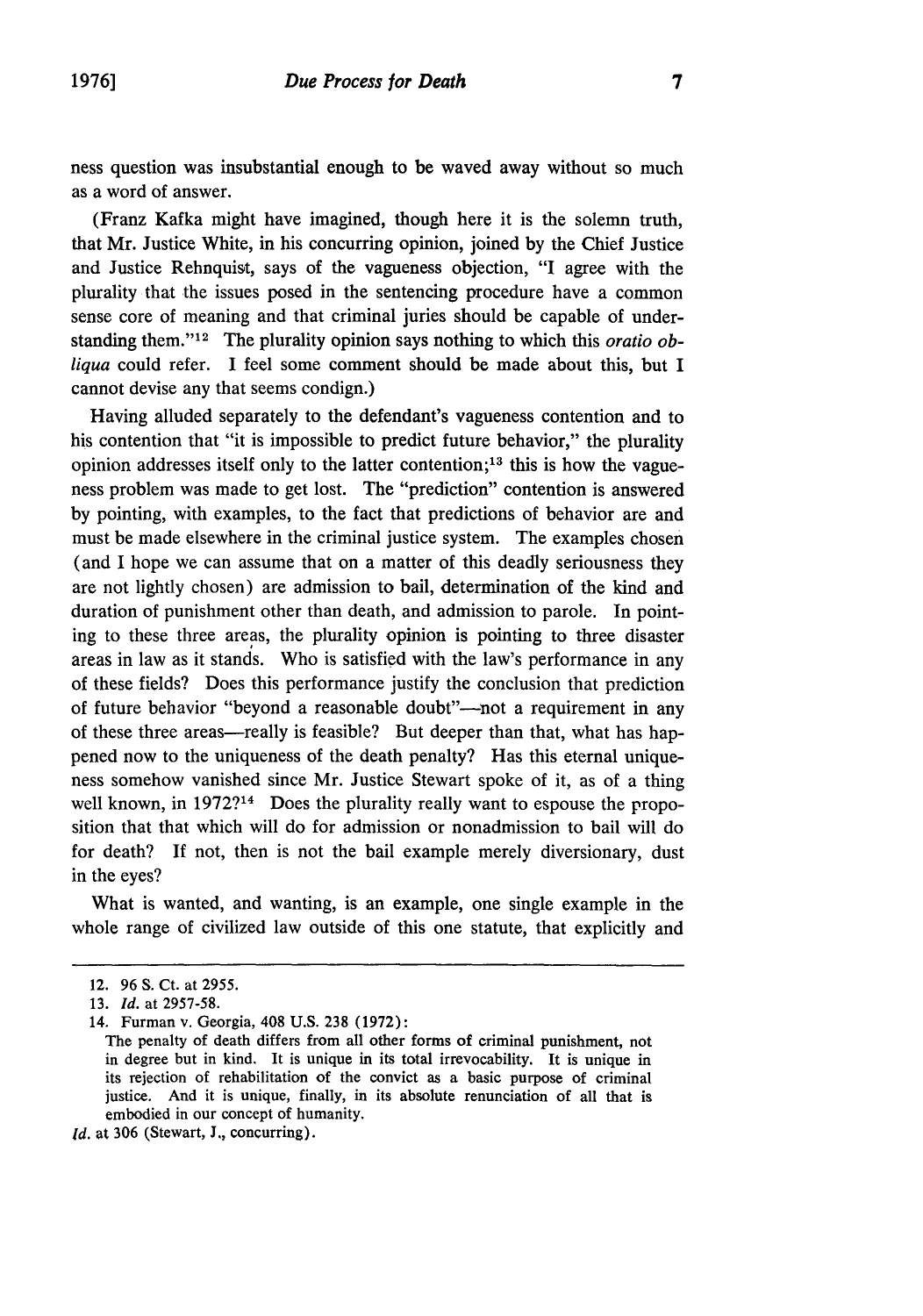in terms makes a person's cruel death depend on a prediction of that person's *future* conduct.

Now let me draw your minds into another thing about this judgment and opinion. The plurality opinions in the Florida and Georgia cases, between which this Texas case is supported, make much-very much-of the appellate review in those states.<sup>15</sup> That review, say the writers of the plurality opinions, is a review for statewide consistency over time in the use of the death penalty. It is a fact proudly paraded that the appeals courts in these two states may and do set aside death sentences as disproportionate, or as out of line with general practice.

When we get to Texas, the plurality opinion says:

By providing prompt judicial review of the jury's decision in a court with statewide jurisdiction, Texas has provided a means to promote the evenhanded, rational, and consistent imposition of death sentences under law.<sup>16</sup>

It is paradoxical that one must sometimes hope that carelessness is present in a judicial utterance, but I do hope this sentence was careless. If it was, it was very careless. For there is no reason to think that the Court of Criminal Appeals in Texas reviews for anything like death sentence proportionality or consistency, or for anything other than "error," normally defined, in the very case. That which was so praised in the two other cases, to the point of its presence's seeming to be geared into the *ratio decidendi,* is apparently not necessary at all, not even as a grace-note, as a matter of constitutional law.

Another appalling thing about this Texas case cannot be understood unless we turn briefly to the Louisiana and North Carolina cases.<sup>17</sup> In these cases the Court struck down the two statutes at bar on the grounds:

(1) That mandatory death sentences for murder violate the eighth amendment, because society has evolved a judgment that death should be reserved for the worst offenders, as evidenced by the many statutes giving juries discretion in sentencing—the statutes invalidated in *Furman*.<sup>18</sup>

(2) Clearly as an independently sufficient ground, that the making mandatory of the death penalty would result in jury evasion, taking the form either of acquittal or of a verdict of "guilty" of a lesser offense, whatever the

<sup>15.</sup> Profitt v. Florida, 96 S. Ct. 2960, 2967 (1976); Gregg v. Georgia, 96 **S.** Ct. 2909, 2939-40 (1976).

<sup>16.</sup> Jurek v. Texas, 96 S. Ct. 2950, 2958 (1976).

<sup>17.</sup> Roberts v. Louisiana, 96 S. Ct. 3001 (1976); Woodson v. North Carolina, **96 S.** Ct. 2978 (1976).

<sup>18. 96</sup> S. Ct. at 3006 *(Roberts);* 96 **S.** Ct. at 2983-90 *(Woodson).*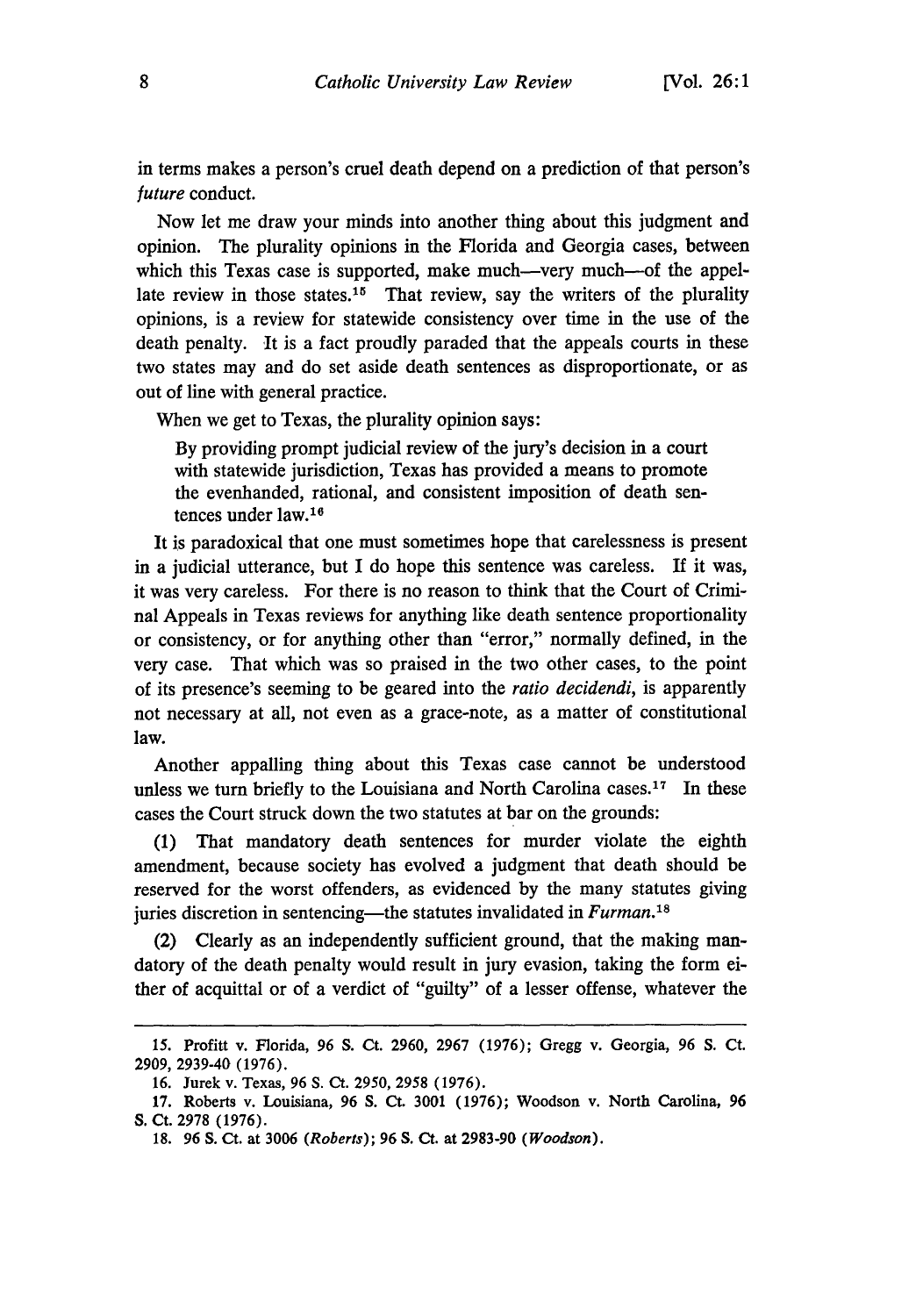state of the evidence, which would be the functional equivalent of full discretion, condemned in *Furman.19*

The first of these grounds, it is important to note, stands up, in the Court's mind, whether or not the mandatorily capital offenses are narrowly defined, as in Louisiana. <sup>20</sup>

Now the Louisiana categories of capital murder are not altogether identical with the Texas categories, but these differences, I submit, cannot be of constitutional significance. Thus the Texas case stands as the extreme in not one but two series. On one view, it is the extreme to which states may constitutionally go in setting up, or perhaps I should say in not setting up, "standards" or "guides." In its second aspect, it stands as the limit in the "mandatory" line, for it materially differs from the condemned Louisiana statute only in its requirement of "yes" answers to the Texas questions, which I have just thoroughly discussed, as a prerequisite to a death sentence. Louisiana need only amend its statute so that it asks the three Texas questions, just as I have shown them to you, and its defect is cured.

Let me turn now to another facet of confrontation between the Texas case -as well as the Georgia and Florida cases-and the "mandatory" cases. In the Louisiana and North Carolina cases, the Court clearly says that a separate deficiency of the statute is that (in brief paraphrase) it encourages jury refusal to convict, or to convict of a lesser offense, whatever the evidence. The point is made several times, but strikingly in the following sentences from the North Carolina case:

It is argued that North Carolina has remedied the inadequacies of the death penalty statutes held unconstitutional in *Furman* by withdrawing all sentencing discretion from juries in capital cases. But when one considers the long and consistent American experience with the death penalty in first-degree murder cases, it becomes evident that mandatory statutes enacted in response to *Furman* have simply papered over the problem of unguided and unchecked jury discretion.

 $\overline{a}$   $\overline{a}$   $\overline{a}$   $\overline{a}$ 

In view of the historic record, it is only reasonable to assume that many juries under mandatory statutes will continue to consider the grave consequences of a conviction in reaching a verdict. North Carolina's mandatory death penalty statute provides no standards to guide the jury in its inevitable exercise of the power to determine which first-degree murderers shall live and which shall die. And there is no way under the North Carolina law for the judiciary to

**<sup>19. 96</sup> S. Ct.** at 3007-08 *(Roberts);* 96 S. Ct. at 2990-91 *(Woodson).*

<sup>20.</sup> **96 S.** Ct. at 3004-06.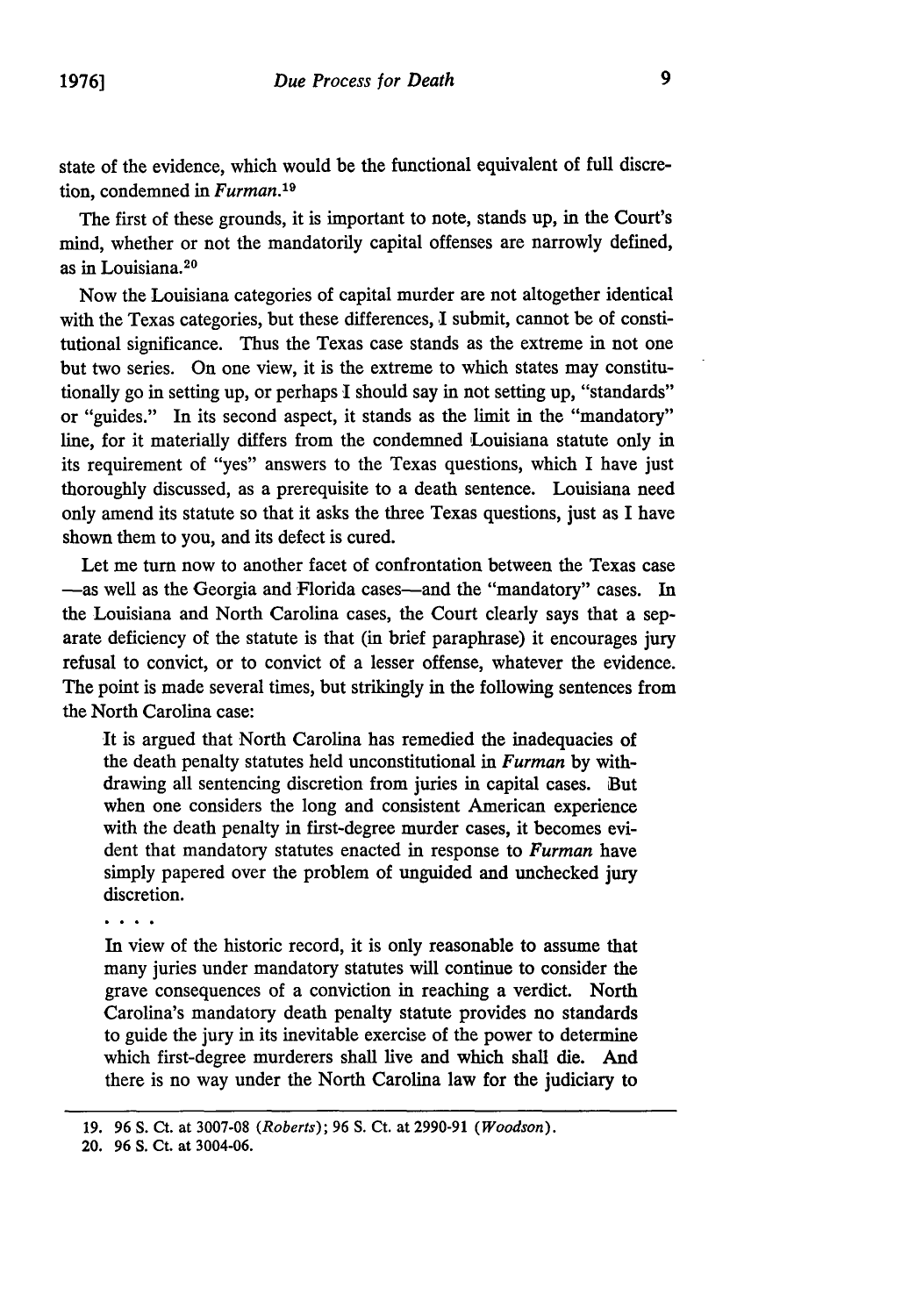check arbitrary and capricious exercise of that power through a review of death sentences. Instead of rationalizing the sentencing process, a mandatory scheme may well exacerbate the problem identified in *Furman* by resting the penalty determination on the particular jury's willingness to act lawlessly. <sup>21</sup>

But these lawless juries, whose lawlessness will taint and bend a mandatory system, are the very same juries who are going to follow with patient care the intricacies of the Georgia and Florida statutes, and the unfathomed mysteries of the Texas statute, and base their answers on nothing but sound discretion guided by law. **Of** course the institution of the jury undergoes no such metamorphosis at a state line, or between one function and another. If you cannot even trust a jury to follow the evidence in finding what degree of murder has occurred, or indeed whether the accused is guilty at all, then it is cruelly preposterous to trust a jury to apply a law-guided and unperturbed "discretion" in that assessment and counterweighing of "aggravating" and "mitigating" circumstances required in Florida and Georgia. If "jury lawlessness" is a problem—and the history adduced by the plurality opinions in the Louisiana and North Carolina cases seem to establish this beyond doubt—then what do you expect of a jury that is trying to make out and apply the "law" of Question 2 in the Texas statute? Such a jury, perhaps, cannot be "lawless," for there is no law to follow, but it can be as wayward, as obedient to its own obscure impulses, as it wishes to be.

I move now to a pervading point in all these cases. I take you back to Mr. Justice Stewart's phrase in *Furman*: "a legal system."<sup>22</sup>

A principal contention of all the defendants in the July 2d decisions was that even if (as was not the case, in their view and mine) the Texas, Georgia, and Florida cases met the *Furman* standard as to the sentencing stage, the "legal systems" for administering the criminal law, in all American states, contain, at not one but at a number of crucial points, too much arbitrary discretion to make them suitable, or decently usable, for the processing of the question, "Who is to die?" This discretion exists as to the prosecutor, who decides, without constraints, what to charge, and who holds in his hands control over the enormously important decision whether the accused person is to be allowed to plead guilty to a lesser charge. It exists in the jury's virtually uncontrollable power to find "not guilty" or "guilty" of a lesser offense—a power the reality and importance of which was recognized and made a ground for decision even by the Supreme Court plurality that prevailed in the July 2d Louisiana and North Carolina cases. It exists in the decision

<sup>21. 96</sup> S. Ct. at 2990-91.

<sup>22. 408</sup> U.S. at 309, 310.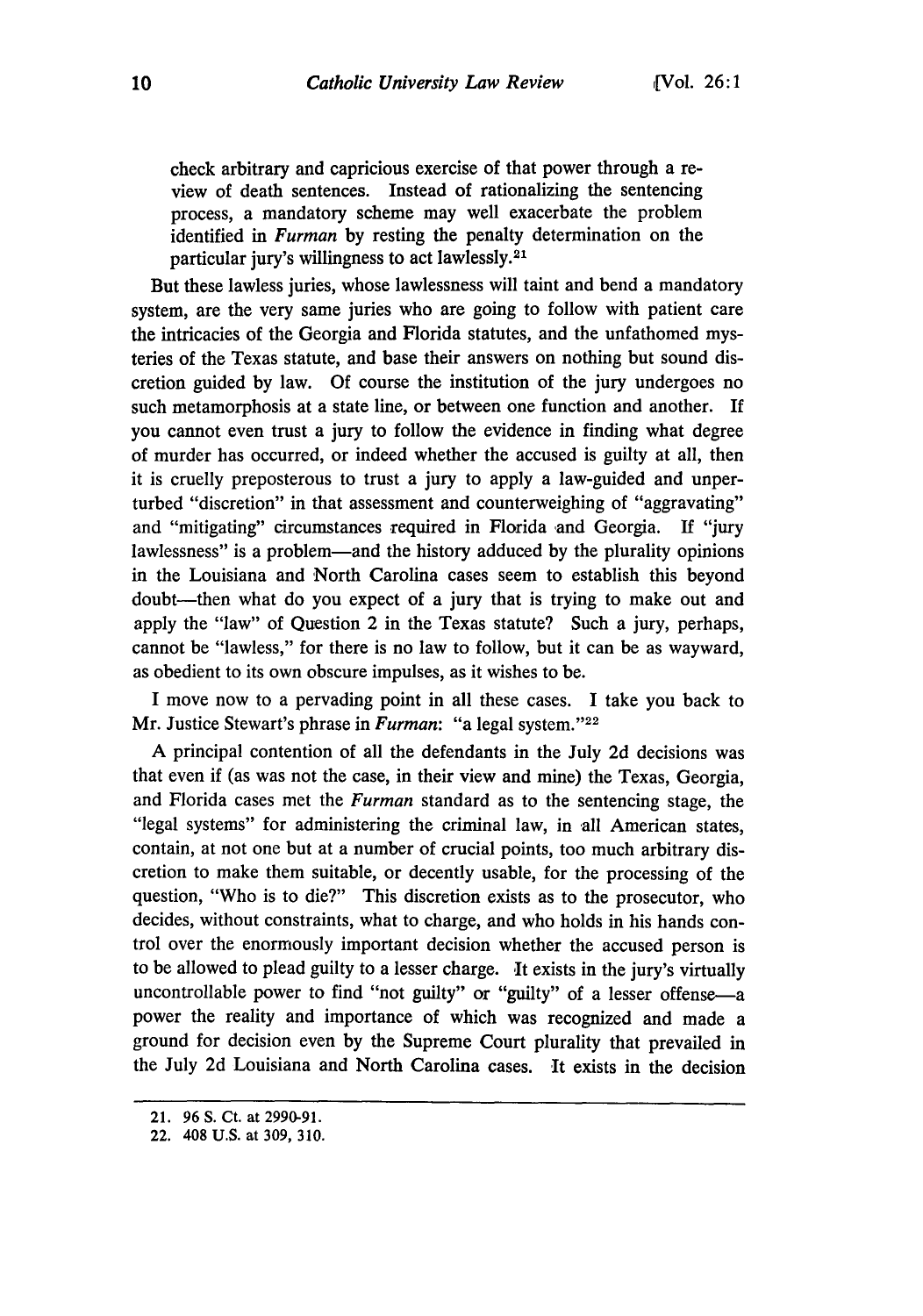on insanity-a decision for the making of which the law has notoriously failed to provide intelligible standards. It exists in the administration of clemency. The net effect of all this is that, quite aside from the step formally devoted to a sentencing decision, the actual selection of persons for death is made **by** a series of choices not governed **by** any articulated standards. It is not meant that persons exercising discretion at each of these stages behave lawlessly in any pejorative sense of that word. The point, rather, is that they are given -and perhaps can be given-no law to follow.

It would be ostentatiously and uncharacteristically self-effacing of me not to mention that **I** published a book a couple of years ago on this aspect of the administration of the death penalty.<sup>28</sup> The main reason, however, for my mentioning this book is that, as far as I have seen—and I read reviews as eagerly as the next author-no reviewer, whether approving or disapproving of the *conclusion* I reached, has even attempted to fault my *description* of the criminal justice system, as one simply saturated with uncontrolled discretion and proneness to error.

In all the cases decided on July 2d, it was urged upon the Court that such a system was unsuitable for making the choice for the "unique and irreversible" penalty of death. **I** now urge upon you that the Court's answer to this contention was insufficient. This answer is scattered throughout the opinions, but is perhaps best summed up in the Georgia case's plurality opinion:

The existence of these discretionary stages is not determinative of the issues before us. At each of these stages an actor in the criminal justice system makes a decision which may remove a defendant from consideration as a candidate for the death penalty. *Furman,* in contrast, dealt with the decision to impose the death sentence on a specific individual who had been convicted of a capital offense. Nothing in any of our cases suggests that the decision to afford an individual defendant mercy violates the Constitution. *Furman* held only that, in order to minimize the risk that the death penalty would be imposed on a capriciously selected group of offenders, the decision to impose it had to be guided **by** standards so that the sentencing authority would focus on the particularized circumstances of the crime and the defendant. <sup>24</sup>

This reply is defective. First of all, it makes the resolution of the problem hinge on whether prior decisions, especially *Furman,* compel the acceptance of the argument; that undoubtedly commends itself as the easier way out (though not, in my view, open even on its own merits), but it is a way out

<sup>23.</sup> C. BLACK, CAPITAL PUNISHMENT: THE INEVITABILITY OF CAPRICE AND MISTAKE (1974).

<sup>24. 96</sup> S. Ct. at 2937.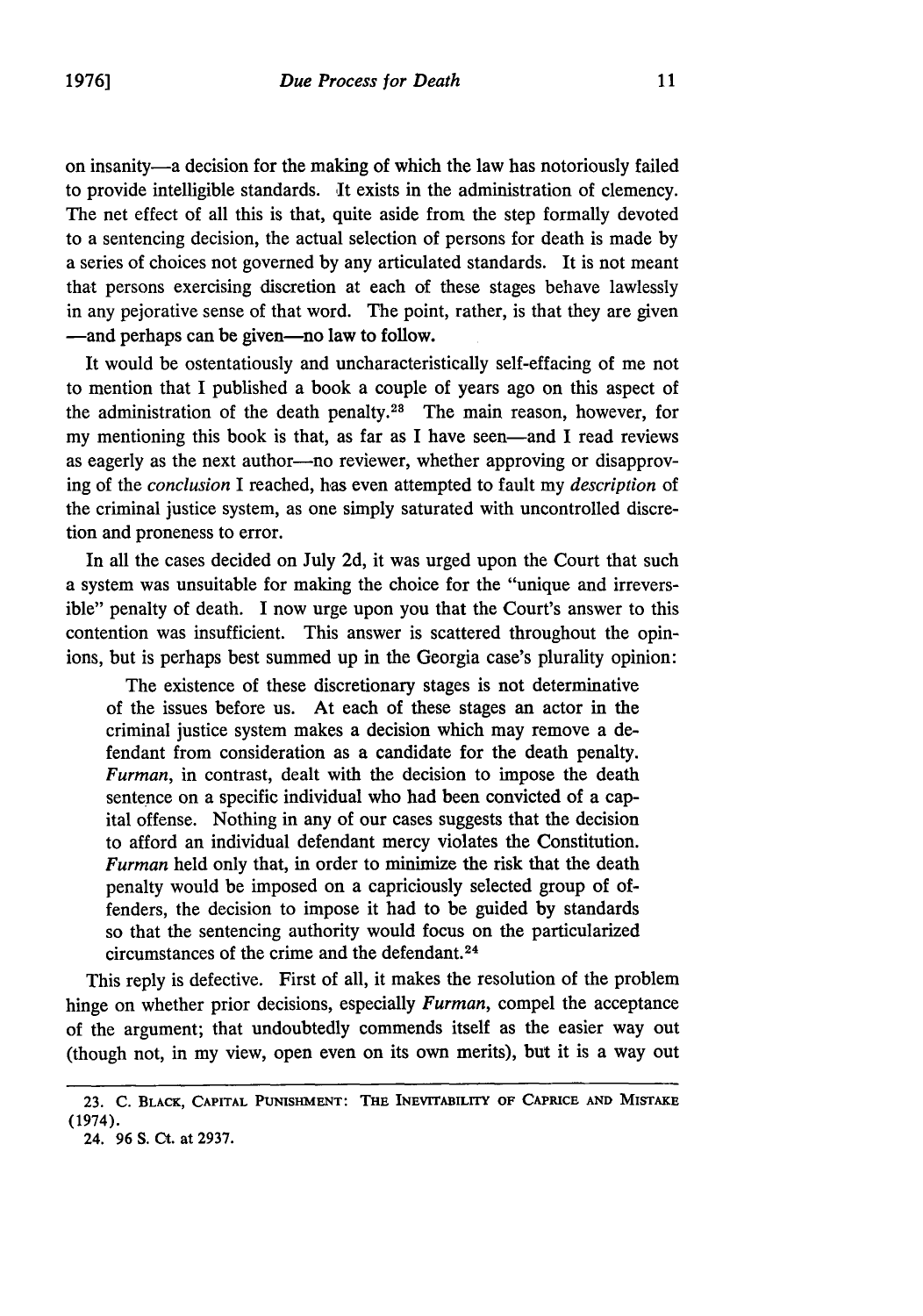that is not even relevant to an argument which is—as this one was, and as so many successful constitutional arguments have been-genuinely new. The question is not whether *Furman,* or any other prior decision, *compels the* acceptance of this new argument, but whether it is convincing in itself.

I think, however, that the dismissal of *Furman,* as not speaking at all to the question, was wrong. I would be surprised if anyone were willing to espouse, in clear terms, the view that uncontrolled discretion in a jury, when it comes to selecting a death sentence, is wrong, while uncontrolled discretion at all the other strategically located stations on the way to the electric chair is right. That kind of constitutional law is formal and trivial, and protects nothing of substance.

Moreover, in the passage I have cited the plurality twists the issue in a manner that might tempt one to suspect a desire to avoid it. For the question posed is not whether "the decision to afford an individual defendant mercy violates the Constitution." The question, very clearly raised by counsel, and very clearly put by my own book, is whether a "legal system," which regularly, and in great numbers, runs the death question through a gauntlet of decisions in no way even formally standard-bound, so that, at the end of the process, no one can say why some were selected and others were not selected for death, rises to due process. That is not a trivial question, and it cannot be answered by squeezing it down to a question about an individual defendant or by a caricature of its tenor.<sup>25</sup> Nor is it answered by calling it, as Mr. Justice White does, "in final analysis an indictment of our entire system of justice." $2<sup>6</sup>$  If it is that, it is an indictment pleading to which would present some difficulty, for it is hard to find informed persons today who think very well of our "entire system" of criminal justice. But death is unique, and the procedures we must use, having no better, in our entire system of justiceand that is really the kindest thing one can say of that system-may still not be good enough for the death choice. The Court has not really focused on and answered that question-in reason, I mean, and not by fiat.

<sup>25.</sup> The caricature (96 S. Ct. at 2937 n.50) consists in the imagination of a sort of automatized movement of persons toward death. That would, indeed, be horrible. So is the papered-over arbitrariness now sanctioned by the Court. To show that one is horrible has no tendency, logical or pragmatic, to show that the other is not. Perhaps what is really brought to light here is the dilemma into which society is brought when it resolves on official killing. This dilemma may be—I think it is—quite insoluble. Whatever the answer to this wider question, the system we now have is as it is, and the Texas, Florida, and Georgia procedures are as they are, and they are not made any better by imagining horrible alternatives-which need not be adopted, because a much simpler solution is at hand.

<sup>26. 96</sup> S. Ct. at 2949. Mr. Justice White goes on to say, "Mistakes will be made and discriminations will occur which will be difficult to explain." Yes.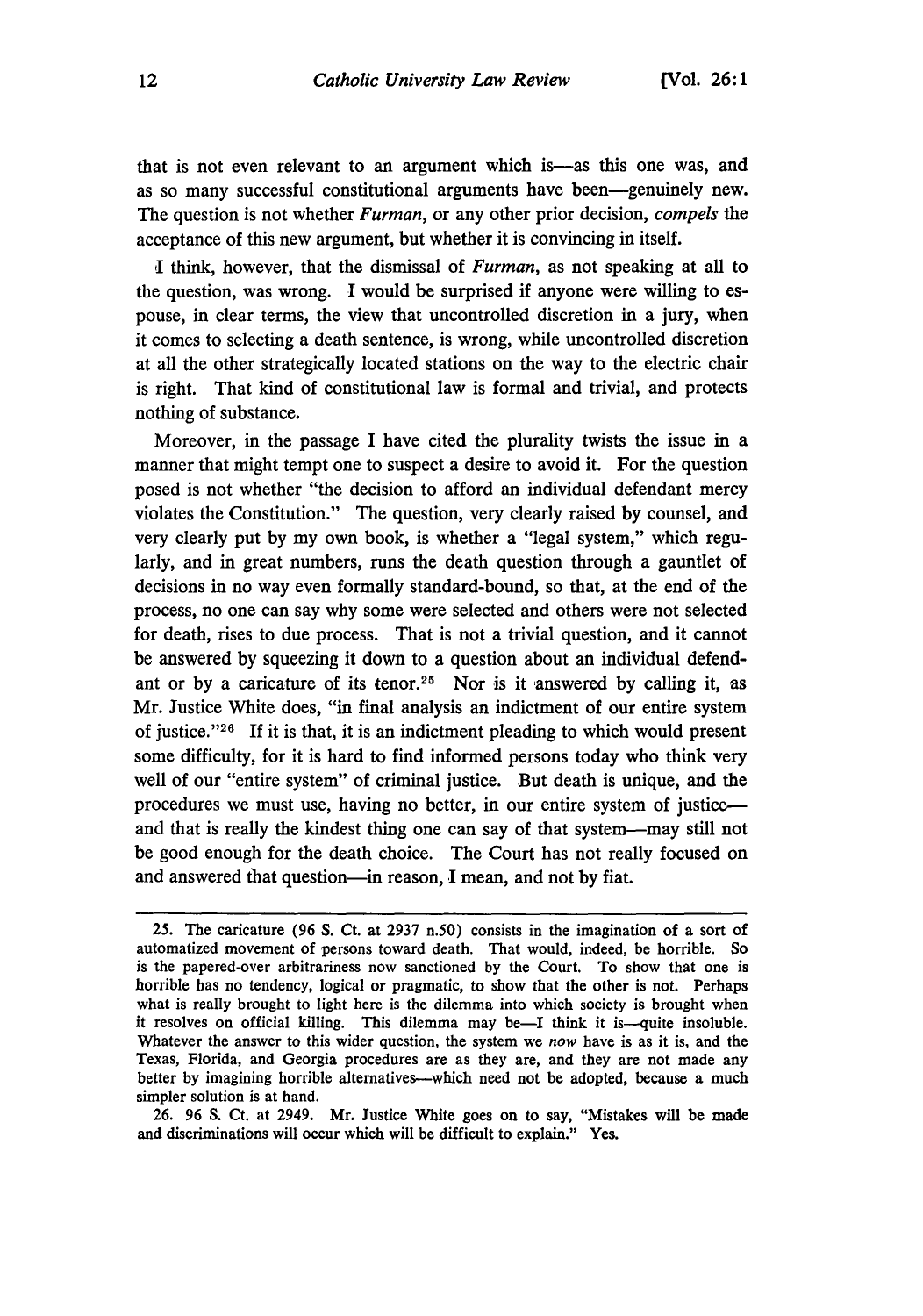Now there is a great deal more to say about these decisions than can be said within the limits of one lecture. I think I have done right in focusing mainly on the Texas case, for it is the case that counts, as a matter of law and not as a matter of approved embellishment. But let me just make a few more rather sparely stated points, which you might want to check out in the opinions.

First, the Georgia and Florida sentencing statutes are not nearly as good as the Court makes them sound. In Georgia, underneath all the verbiage of the statute, the fact is that the jury, on no grounds or on any grounds, articulated or not articulated, can spare any defendant's life either by refusing to sentence to death though "aggravating circumstances" be found, or, as is more likely, simply failing, whatever the evidence, to find aggravating circumstances-both being unreviewable actions. The strictly logical corollary is that the jury may, within the same field of death eligibles, fail to spare some others, and need give no reason for the difference. Arbitrary lenience equals arbitrary harshness, by an iron law of sheer identity. This is not, after all, so different even from *Furman-and* I remind you that the plurality's reference to "jury lawlessness" as to a thing known, in the "mandatory" cases, brings this possibility within the high probability range. The Florida situation, while differing technically, is not substantially different.

Secondly, the Florida case, on its facts and findings, is virtually a textbook illustration of the total malleability of these "circumstances" statutes. The worst factual case possible, on the evidence, was that the defendant had broken into the deceased's house, stabbed the deceased with a knife, hit the deceased's wife (the only other person present) with his fist, and fled. On this record, the trial judge supported his death sentence with four "findings" of statutory "aggravating circumstances," two of which were that "the murder was especially heinous, atrocious and cruel" and that "the petitioner knowingly, through his intentional act, created a great risk of serious bodily harm and death to *many* persons."<sup>27</sup> These "findings" stood up in the Florida appellate court, though, as to the first, that court had previously seemed to confine this "circumstance" to "the conscienceless or pitiless crime which is unnecessarily torturous to the victim." The Supreme Court plurality opinion tries to deal with all this by invoking the technicalities of "error."<sup>28</sup> But nothing can exorcise the facts: (1) that a typical stabbing, not shown to be any more' than that, may be found (or of course *not* found) to be "especially

**<sup>27.</sup>** 96 **S.** Ct. at 2964 (emphasis added).

<sup>28. 96</sup> S. Ct. at 2968 n.13. The assumption behind this footnote is that, since there was enough evidence of one aggravating circumstance at least, it didn't matter about the others. This is, charitably, a bizarre application of the concept of "weighing."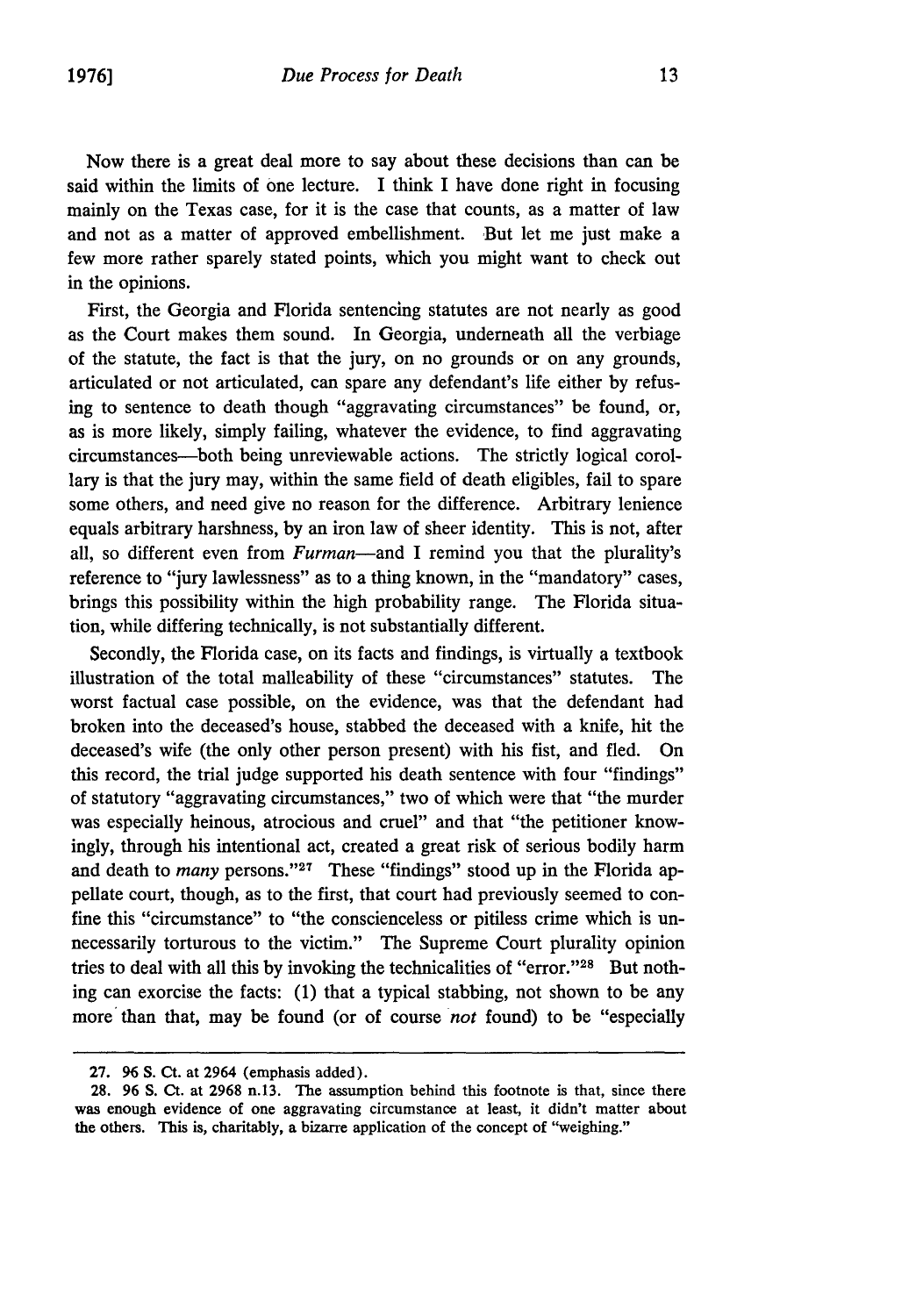heinous, atrocious or cruel," and (2) that *"many* persons" may in Florida mean *two* persons, one of whom was not even shown to be threatened with death or great bodily harm. Who could ask for a better illustration of the totally standardless discretion these new statutes afford?

Thirdly, the treatment of the deterrence question is plainly unsatisfactory. Correctly, and quite clearly, the plurality opinion in *Gregg v. Georgia20* notes that the question remains quite unsettled amongst the people competent to settle it. Then it proceeds to some pure conjecture of its own. Finally, it genuflects to federalism:

The value of capital punishment as a deterrent of crime is a complex factual issue the resolution of which properly rests with the legislatures, which can evaluate the results of statistical studies in terms of their own local conditions and with a flexibility of approach that is not available to the courts.80

Now that is nothing but sheer fiction. How could it be possible, in fact and not in fiction, that state legislatures really possess some superior capability of resolving correctly, in application to their own populations, a question on which the most competent students utterly disagree? I intend nothing derogatory in this--I only attribute to the legislatures an ignorance which the Court, rightly, attributes to mankind, and to which I cheerfully confess in myself. The law, to be sure, is full of fictions, but a fiction known to go in the face of fact ought to play no part, not the slightest, in deciding whether the state may rightly take a life.

I am sure I weary you, without beginning to exhaust my subject. I want to close with a concreteness, taking you back to my native Texas. Down there a young man named Smith is awaiting execution. Smith was party to a filling station robbery, in the course of which an attendant was killed. The uncontradicted evidence showed that Smith did not kill the attendant-a confederate did that. There was contradictory testimony as to whether Smith even attempted to; the evidence against him on this issue was an "oral confession" contradicting his trial testimony—with all the confidence such a confession inspires. He had once been convicted on a charge of possessing marijuana; that was his whole criminal record. A psychiatrist examined him for an hour and a half in all, administering a battery of tests, and testified to the opinion that Smith felt no remorse, that his conduct in the future would not change, and that he was a "sociopath." He was shown to have a poor employment record.

**<sup>29. 96</sup> S.** Ct. **2909 (1976).**

**<sup>30. 96</sup> S. Ct.** at **2931.**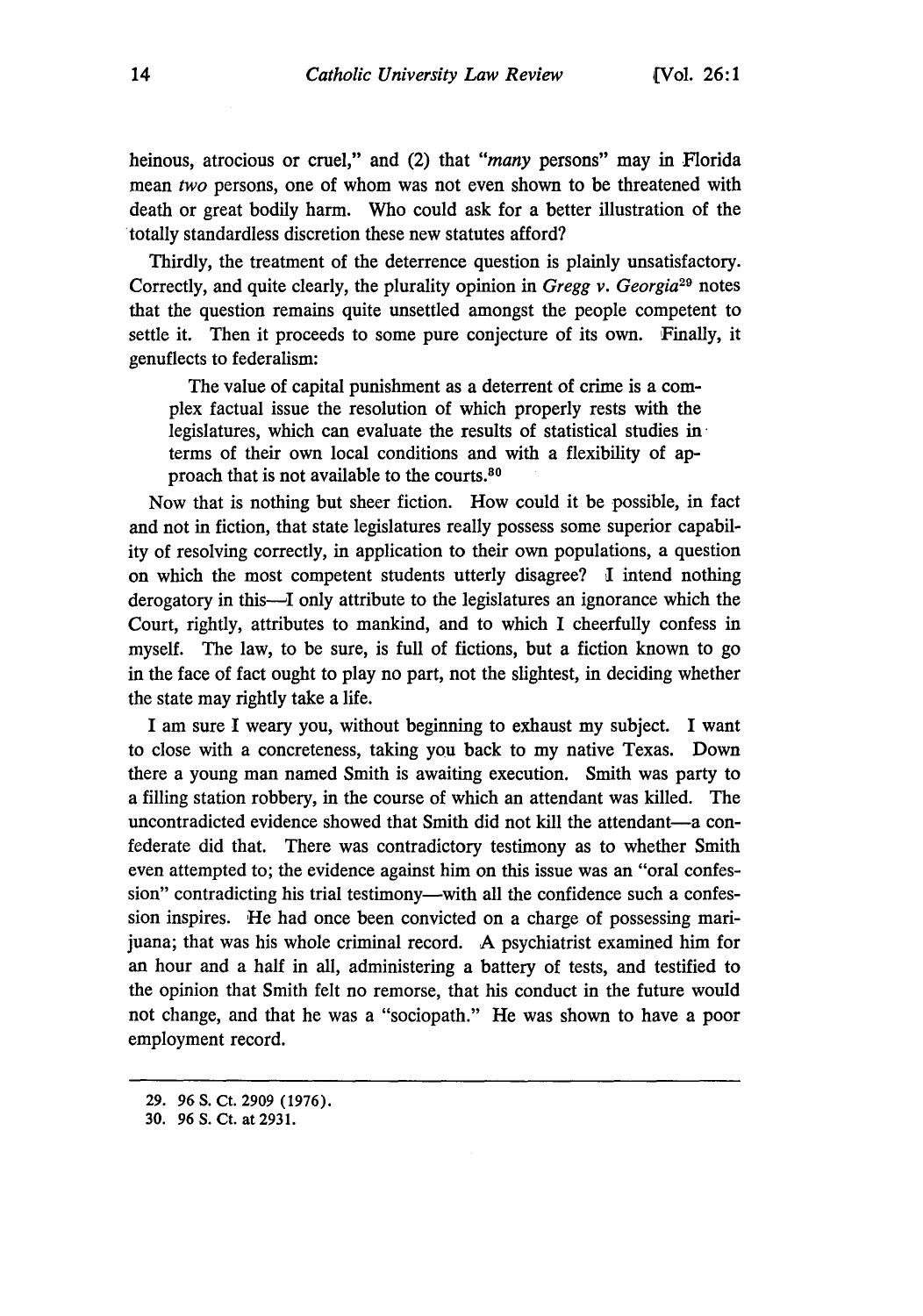The Texas Court of Criminal Appeals affirmed a death sentence<sup>31</sup> over scathing dissent. The dissent, uncontradicted by anything adduced elsewhere, pointed out that the psychiatrist's entire diagnosis and prognosis rested on one judgment alone, namely, that Smith, at the critical point in the testing, showed no "remorse." The majority said, in its brush-forward opinion: "Of extreme importance"-I repeat-"Of extreme importance is his apparent surrender to misfortune following his marijuana conviction." This on the issue of life or death!

Now in this case the jury answered "yes" to Question 1: "Whether the conduct of the defendant that caused the death of the deceased was committed deliberately and with the reasonable expectation that the death of the deceased or another would result," although no conduct of the defendant, in the strict sense, could be said to have caused death. It answered "yes" to Question 2—under "reasonable doubt" instructions, mind you-on the evidence I have summarized.

That is where we stand in Texas. Where does the *Smith* case stand in the Supreme Court? Well, it's not there yet, technically, but the plurality opinion in *Jurek,* in what to me is a stunningly prejudicial gesture, reaches out to embrace it, giving it as an illustration of the approved dealings of the Texas court and inferentially of Texas juries. In its brief summary, the plurality does not find time to mention that Smith had not killed anybody, though it does find time to speak of "his apparent willingness to kill" and "his lack of remorse after the killing." And one phrase occurs which has, to me, a haunting importance, symptomatic if not intrinsic. Referring to what we know, if we read the Texas dissent, was a "five year probated sentence for possessing marijuana," the plurality opinion speaks (and listen to this) of "his prior conviction on narcotics charges."<sup>32</sup>

I would have thought-and evidently I have much to learn-that we live in a world where evidence of prior conviction for the possession of marijuana would be simply excluded, as totally lacking probative value on the Question 2 issue, and as potentially prejudicial. That is the world inhabited in desire, I am proud to say, by my two dissenting fellow-Texans down in Austin. In

32. 96 **S.** Ct. at 2957.

<sup>31.</sup> Smith v. State, No. 49,809 (Tex. Crim. App. 1976). This opinion was withdrawn pending petition for rehearing but was reinstated and the dissents withdrawn, following the Supreme Court's July decisions. *See* Smith v. State, 540 S.W.2d 693, 700 (Tex. Grim. App. 1976). All this of course, does not bear on the meaning of the Supreme Court's treatment of the case, (described in the text, *infra),* which was as of the time of the citation first given here-but it does show how plainly the Supreme Court was taken to have decided the *Smith* case before a certiorari petition had been so much as filed.